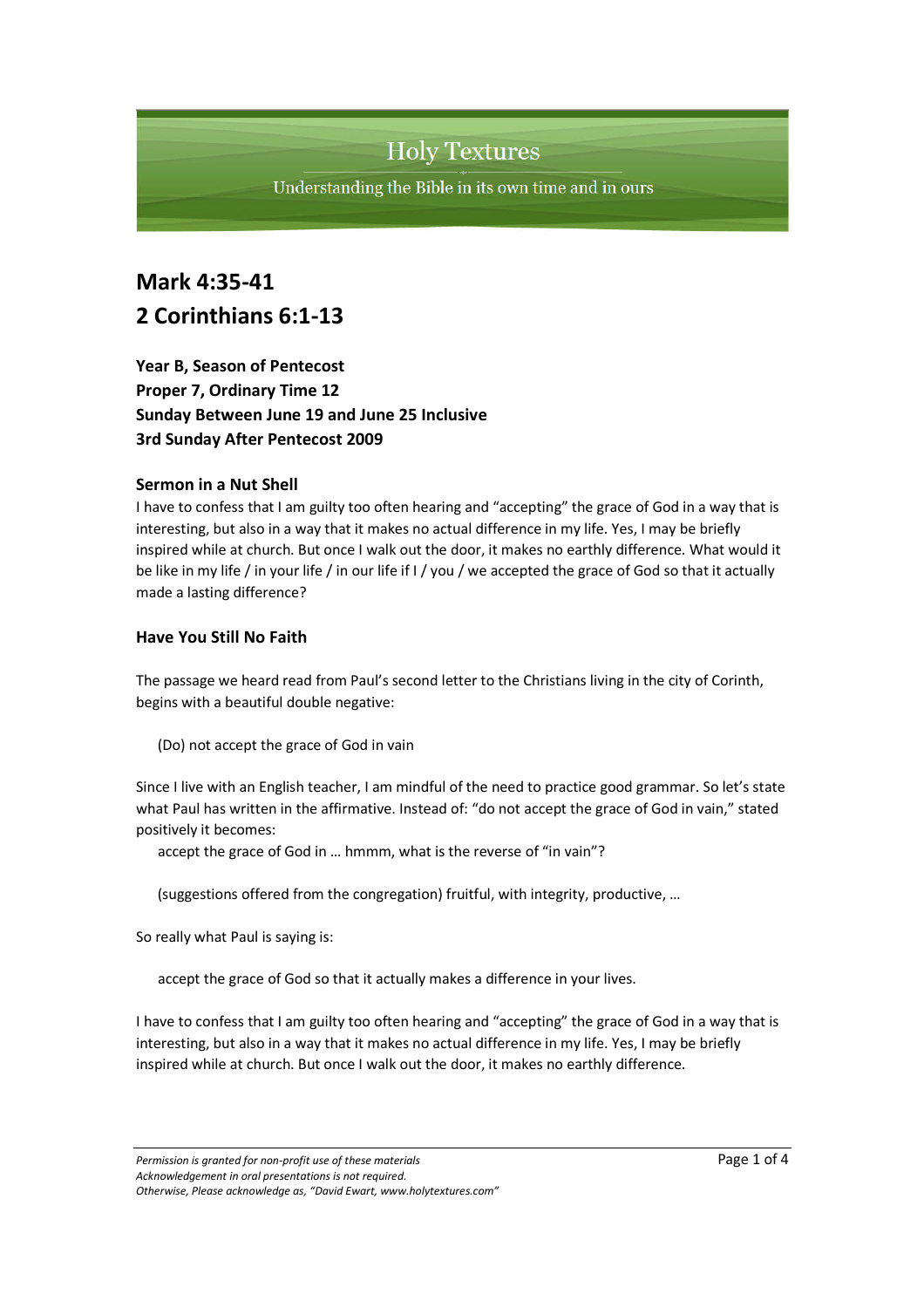Understanding the Bible in its own time and in ours

What would it be like in my life / in your life / in our life if I / you / we accepted the grace of God so that it actually made a lasting difference?

The story that we heard from Mark today is actually an interesting case study of what Paul is talking about.

The disciples who have followed Jesus have caught a glimpse of the grace of God that was present in him, but when the storm comes, we see that it has not yet made a lasting difference in their lives.

When we listen to stories like the one from Mark today, it is important not to get distracted by the special effects. It is important to stay focussed on the story. And today, the story hinges on 4 key questions.

- 1. Do you not care that we are perishing?
- 2. Why are you afraid?
- 3. Have you still no faith?
- 4. Who then is this, that even the wind and sea obey him?

Jesus and his followers are in a boat. It is night. A great wind storm arises, and the waves threaten to swamp and sink the boat. Jesus is asleep in the back of the boat.

The followers of Jesus are not asleep; they are wide awake and scared to death.

Now for some reason they interpret Jesus being asleep as an indication that he doesn't care. If they had taken a good communications skills workshop, instead of asking, "Do you not care that we are perishing?" They would have woken Jesus and said, "We feel uncared for when we see you sleeping while we are afraid that we are perishing." That's a much better way to own your feelings.

And it raises some interesting questions.

Just why was Jesus asleep in the middle of the storm? What was the difference between Jesus and his followers? Why was Jesus asleep and resting while they were awake and frightened?

(various suggestions from the congregation)

OK, so in a nutshell, we might say that Jesus had accepted the grace of God so that it actually made a difference in his life, and so far, the disciples had not.

*Permission is granted for non-profit use of these materials* Page 2 of 4 *Acknowledgement in oral presentations is not required. Otherwise, Please acknowledge as, "David Ewart, www.holytextures.com"*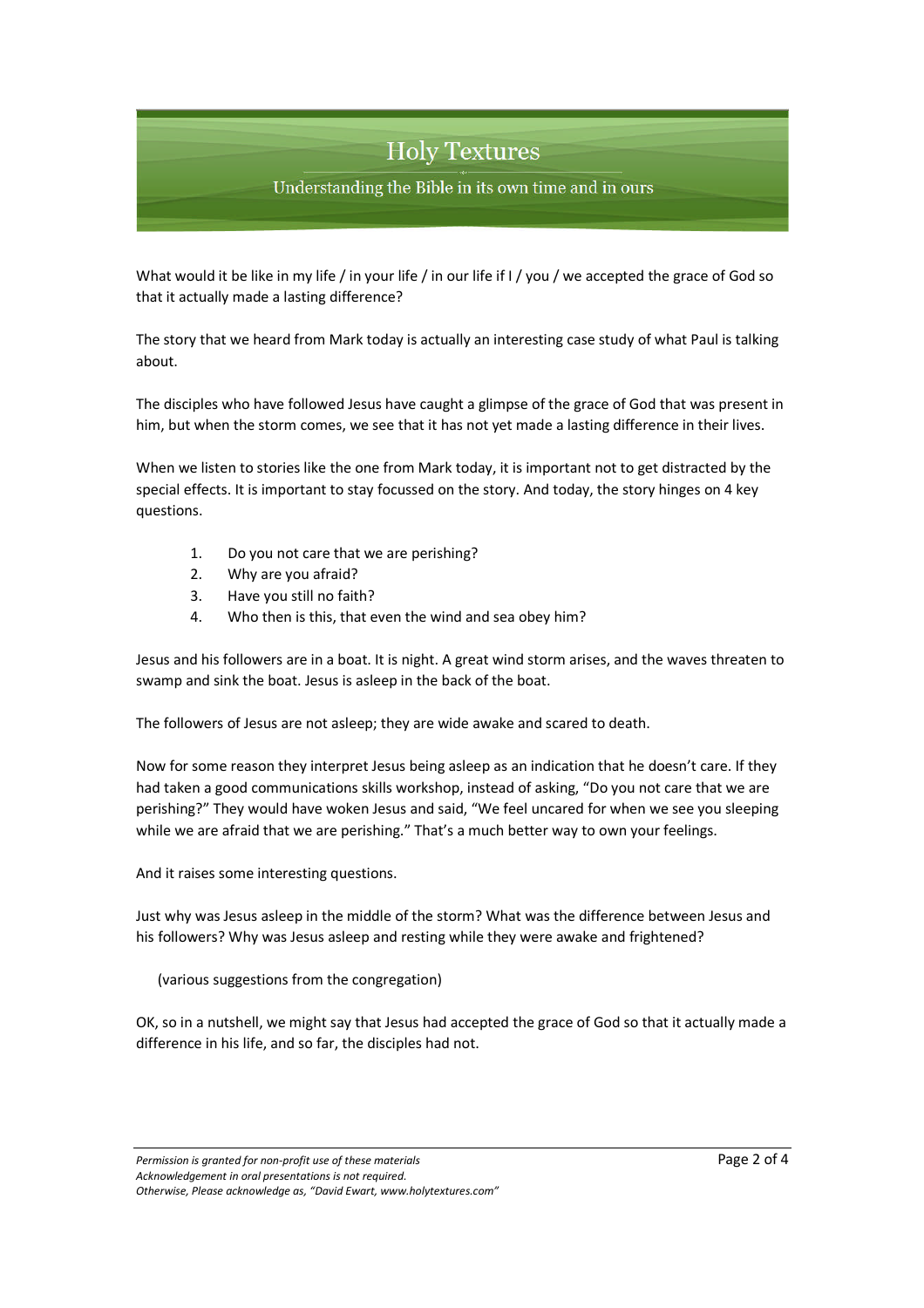Understanding the Bible in its own time and in ours

But why does accepting the grace of God so that it makes a difference in your life, mean that Jesus is able to be asleep and the disciples are not? Or let's ask a slightly different question. Is the grace and caring of God any less present during the storm than before it?

(various suggestions from the congregation)

What if the boat had been swamped and they had all perished?

(various suggestions from the congregation)

So the good news that is sometimes hard to hear is that the grace and caring of God are always present no matter whether it is stormy or calm. No matter whether we are sleeping or perishing. I wonder what it would be like to actually live with that truth shaping our response to whatever may happen in our lives?

When Jesus asks, "Why are you afraid? Have you still no faith?" he is making a connection between fear and the absence of faith. Or actually, it might be better to use "trust" as a translation of the Greek word translated as "faith" here.

Why are you afraid? Have you still no trust?

Exactly. We still have no trust. We still have not accepted the grace of God so that it makes a difference in our lives. Still have not accepted it so deeply that trusting the grace of God has become the default setting in our souls. Accepted the grace of God so deeply that in face of storms and the possibility of perishing, we trust that God's grace and caring are present, and are indeed trustworthy. And so we are able to respond to the storm, not with fear, but with assurance.

When the story ends with the disciples asking, "Who is this then that even the wind and sea obey him," we see that at the outset they did not know this about Jesus. So why did they go wake him up? Apparently, when the storm first arose they didn't think, "No problem. Let's go wake Jesus and get him to tell it to calm down." So why did they go wake Jesus up?

(various suggestions from the congregation)

Just like Jesus, we will not be able to avoid the storms and injustices, the pain and death which life brings, but like the disciples, perhaps even in our fear, we'll remember to go to Jesus.

And together as a community, we'll help one another to grow in faith – to grow in trust – to go to Jesus when we are afraid of perishing. And gradually – may it be so – we will come to trust with the

*Permission is granted for non-profit use of these materials* Page 3 of 4 *Acknowledgement in oral presentations is not required. Otherwise, Please acknowledge as, "David Ewart, www.holytextures.com"*